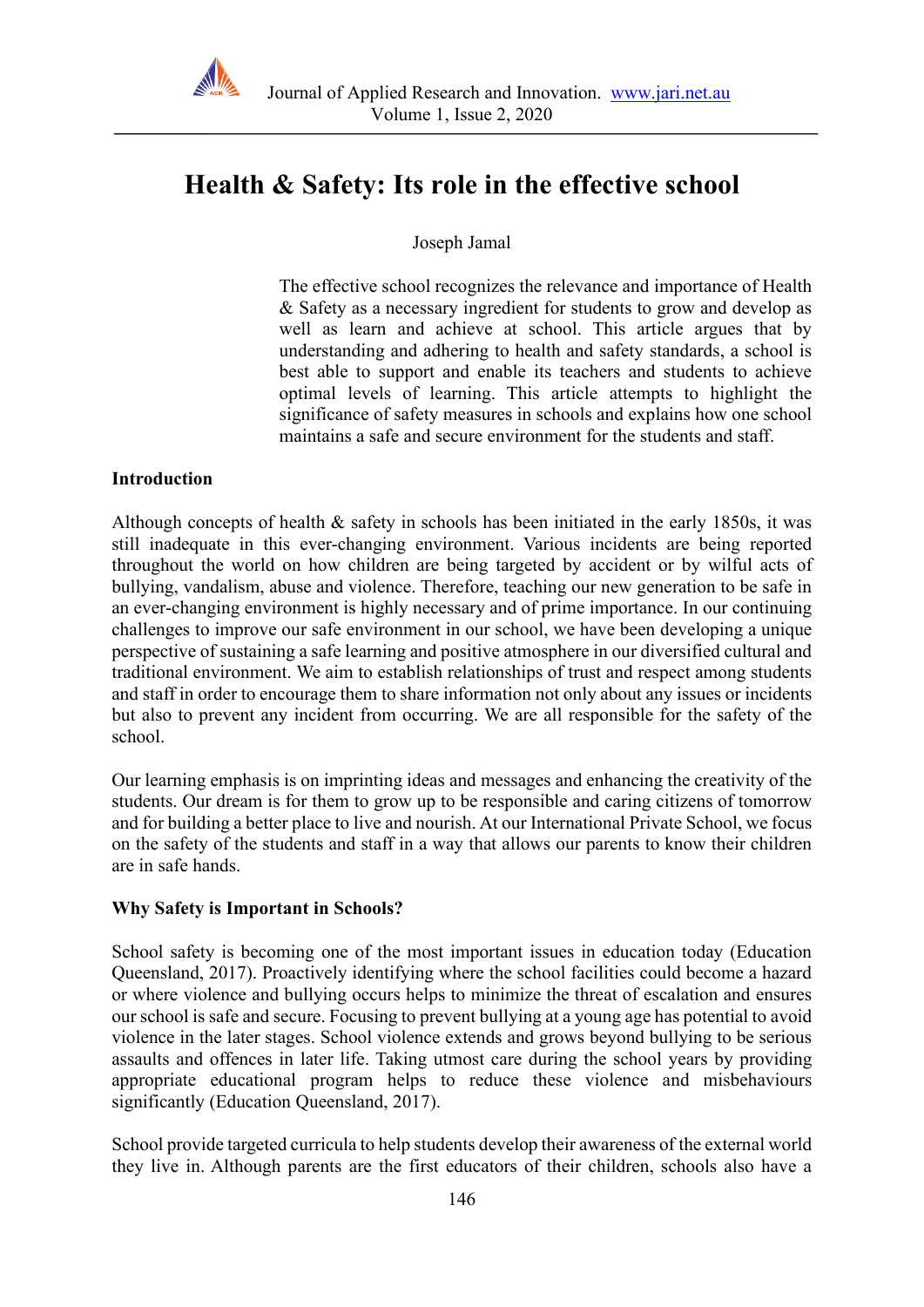

responsibility to educate students on matters of safety. All students should have access to the best educational opportunities and outcomes possible.

Teachers should be encouraged to enhance the curriculum in schools to include the safety lesson of how to keep themselves; and keeping safety of others and to value others while growing up as these will be essential in keeping the environment safe. Though the risks can never be eliminated entirely but can be reduced to an acceptable level by good safety management. The necessary medical first aid capabilities, traffic awareness, hygiene, environmental care, etc. are basic elements which can be taught in schools for all ages.

The safety officers and special trainers can conduct trainings, workshops and competitions to involve students and staff in being a creative learner about safety. The essence of the school safety program includes: being inclusive; providing and engaging curriculum, developing positive interpersonal relationships between staff, students and parents; keep fair and safe practices; use non-discriminatory language and behaviours and reduce possible barriers to learning, especially for those at most risk. Consideration and use of detention, suspension, exclusion and cancellation is used at the Private School only when all other approaches have been exhausted.

#### **Investigating the Focal Private School**

As a relatively newly built school in this area, every aspect of safety and precautions were taken to consideration while building, to ensure all the standards of the authorities and governing bodies are met to the optimal levels. However, the school needs to keep up with the ever-changing amendments to rules and regulations.

Since the school opened three years ago (2014), new requirements have seen the need to make improvements to the health  $\&$  safety aspect of the school. These include: the increase in number of CCTV cameras for monitoring; governing bodies requirement for storage and access to the live and archived recording footages; additional safety precautions (ie ceiling safety net in the indoor play area and the additional cushion covering protections for all obstacles in the Kindergarten play area) and adding noise reducing acoustics for the music room. These are just a few of the major changes which were not originally specified during the initial inspections by the governing authorities.

#### **Control Measures**

At our International Private School, we are implementing distinctive progressive control measures to assure that the school is a safe house for the students and staff. Although these measures require a high amount of dedication from each and every member of staff, constant perusal of the school plan is ensuring positive results.

Further staff at this school believe the following brief control components and tasks for creating a safe and secure school site are imperative:

• Constantly evaluating the emotional atmosphere in school. Through constant surveys of students, faculty, parents, and admin staff and board members. Based on the survey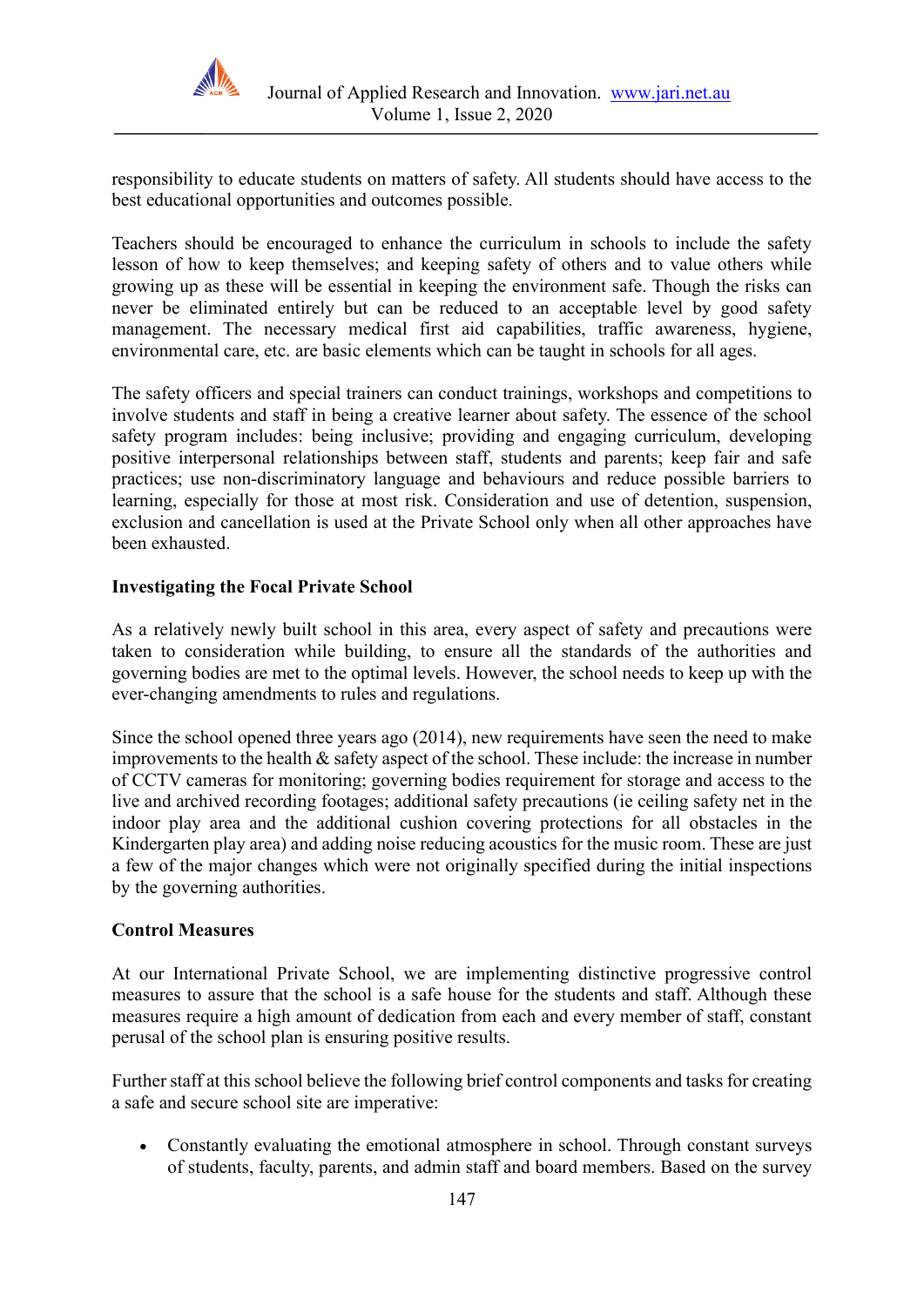

results necessary measures can be developed and implemented for increasing the health and safety inside the school

- Focusing on constant listening in schools, between students and staff to understand various pressure points, hazards and prevent negativity.
- To prevent bullying of all kinds, all staffs are set for constant alert practices and observing the warning signs within students.
- Empowering pupils by involving them in planning, creating and sustaining a culture of safety & respect.
- Ensuring that every student feels they have a trusting relationship with at least one adult in the school. Ensuring that an adult is responsible and aware of what is happening with each student.
- Creating procedures, mechanisms for evolving, developing & sustaining safe culture in school.
- Planning for physical environments, their effects on creating comfort zones and Senior Leadership Team and Administrators considering targeted changes that would permit assignment of teachers to smaller, intersecting and supportive groupings within building zones.
- The ICT usage has been filtered by hardware firewall, and students are being educated to be safe online. All possible problems are being communicated and their best solutions are suggested to be followed for being safe online.
- School transportation safety holding utmost importance in commuting students to and forth and strictly following all safety standards. Every driver is well trained from the department of transport especially for handling the school bus. All precautionary measures are deployed to be careful during weather events including fog and sandstorm.

Having provided an overview of the health and safety aspects and measures, let me now explain the necessary ingredients that has made our International Private School a high performing school in the area of the educational authority's School Inspection: Performance Standard 5: Protection, care, guidance and support of students with a "Very Good" rating. The four key elements are security arrangements, cleaning process, risk assessments and maintenance contracts.

# **A. Security Arrangements**

The security arrangements in the school, is prioritized and reviewed regularly. The major measures our International Private School has implemented are as the follows:

- *Security Guards:* The access to inside or outside the school is guarded by security personnel. Once students are let inside the school, they can leave only a parent, or a guardian verified by the front desk with a handwritten note from the front desk officer. The visitors are only allowed to come inside by confirming the purpose with the concerned personnel. Any maintenance and service activities are only performed after the school hours with supervision of the concerned department personnel.
- *CCTV:* Every exit and entries of the school has been covered by the closedcircuit television monitoring system, whereby any incidents recorded, reviewed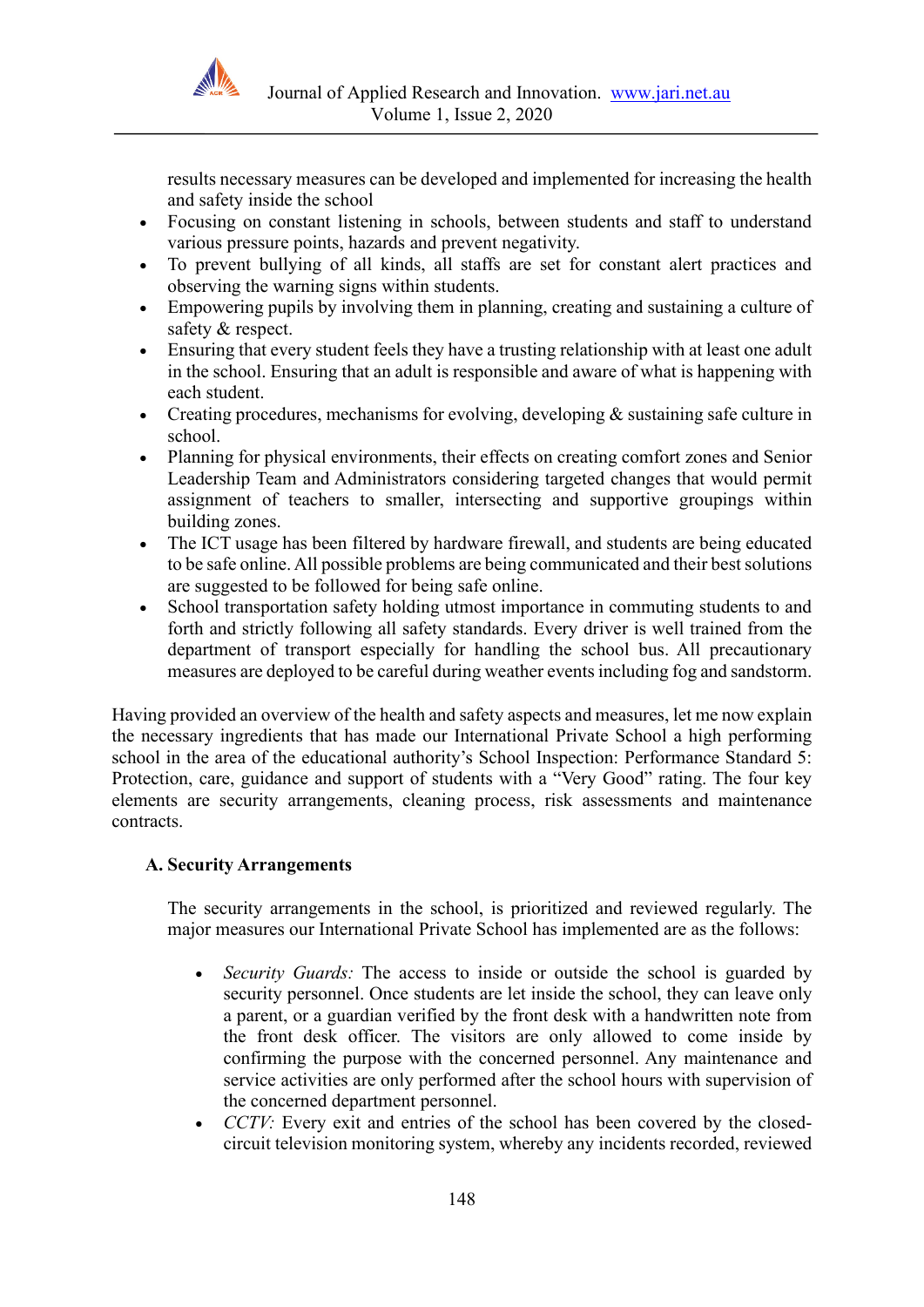

and necessary measures are implemented to avoid similar incidents to happen again.

- *Door Access System:* The school is fundamentally divided into specific zones based on the grouping of the students (ie kindergarten, elementary, high school boys and girls sections). Each of these zones have specific exit procedures and is isolated by corridor door access controllers, which is automatically opened only during emergency evacuations. This helps to have a control measure in the student's movements in school and to create safe comfort zones for each group to be supervised by adults.
- *Student Movement:* Each of the student group movements are monitored and supervised by the adults. Students who need to attend outside classroom facilities (eg. washroom, clinic, libraries or visit senior leadership personnel), can avail the pass from the class with recording showing the in and out timings.
- *Student Whereabouts:* The staff are instructed to intervene any students, to make sure they are, where they are supposed to be and any suspicious activities or events or incidents will be immediately reported the safety officer, who will coordinate with the necessary department heads to staff to ensure the situations are resolved before any possible mishaps.
- *Special Educational Needs Intervention:* The school counselor, special education needs coordinator (SENCo), safety officers and teachers can identify students who are in need of special help. Their family backgrounds, emotional aspects, teacher responses, overall study attitudes are to be considered and to be recommended to the SENCo for intervention.

# **B. Cleaning Process**

The School has dedicated maintenance and service team who are fully in charge of the cleaning and maintenance process. Apart from this, a team has been subcontracted from the prominent cleaning company for additional services and cleaning.

The school maintains a proper log of every maintenance undertaken and the cleaning of each area is supervised and recorded. Only permitted, non-hazardous chemicals are being used for cleaning to ensure the safety of the staff.

The quarterly cleaning of the water tanks, air conditioning, lighting, pest control and room servicing, is completed by an approved external company professionalized and dedicated for the process.

#### **C. Risk Assessments**

Key element in maintaining school safety is to be aware of and assess the risks involved in all areas of the school. From the moment the child leaves home, and until they return in the afternoon, the school is responsible for everything in between. For all activities coordinated by the school a risk assessment is undertaken. Risk assessment involves identifying areas of the school and then ranking them for necessary response and to take measures to avoid these in any possible incidents. These assessments help identify possible and potential hazardous situations through which the students may come into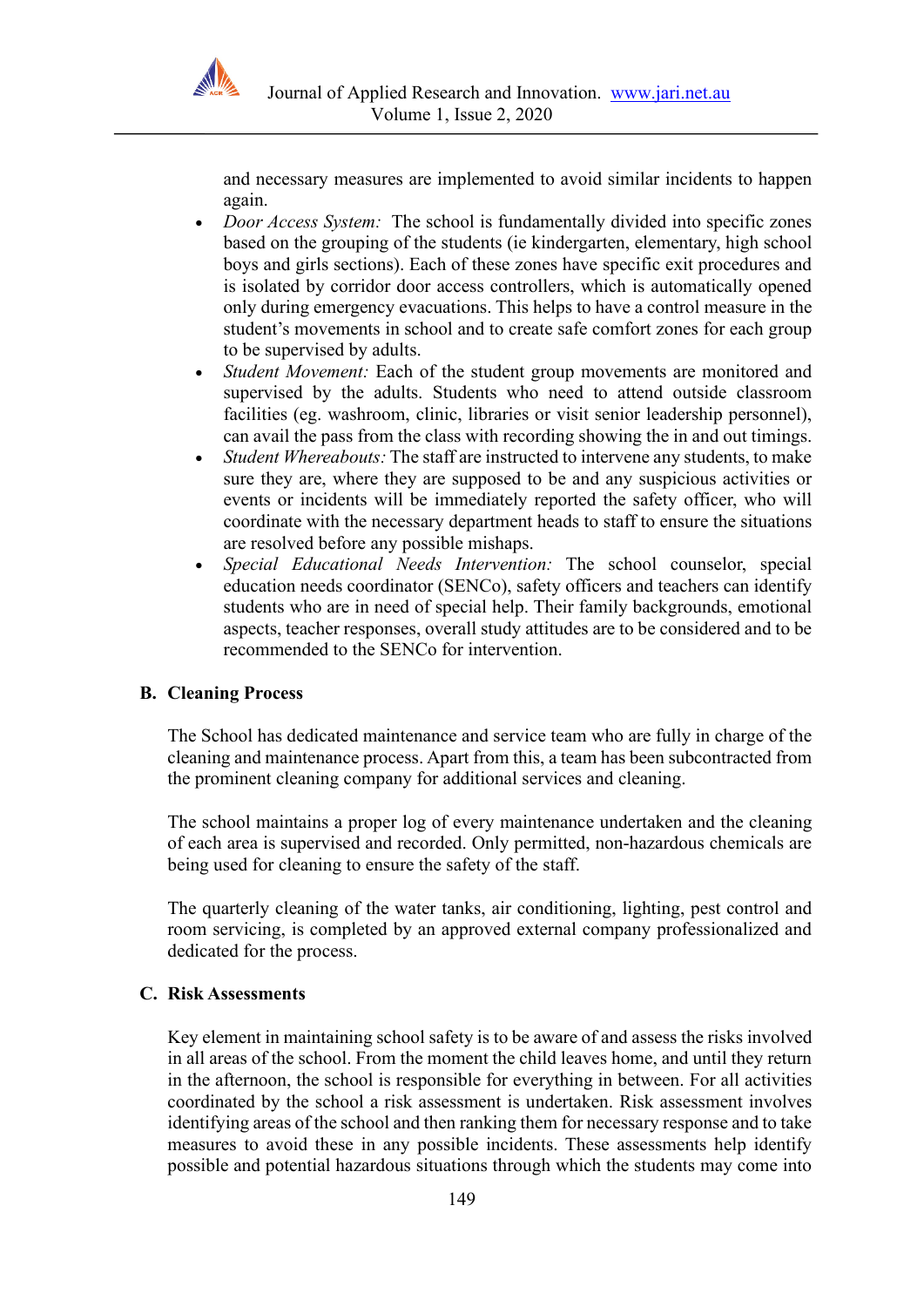

contact with. Such risk assessments include transportation, cafeteria, classroom hazards, play areas, PE and swimming pool.

#### **D. Maintenance Contracts**

Although our International Private School has in house personnel to manage the facilities and implement the policies, it is not adequate enough given the vast nature of health and safety regulations. Consequently, we have agreements with external agencies who are proficient in their field and scope of work to undertake periodic inspections and servicing of some key services. These include cleaning, pest control, water purification, building maintenance and security controls maintenance. These external agencies have both internal and external audit practices ensuing our school is well maintained.

#### **How Our International Private School Maintains High Safety Standards?**

#### *Planning*

In our International Private School, safety planning is one of the most important aspects of school meetings. All levels of staff are involved to ensure everyone has an understanding of the safety standards and procedures.

The Senior Leadership team and the Primary Safety Officer initiate the basic structure of safety in the school. The policy changes, current issues and future events planning are the major focus during these meetings. During scheduled staff meetings and student council meetings, our health and safety practices are reviewed and discussed. Any changes are then ratified and put into place.

A major component of our annual planning includes options to be prepared for when an emergency occurs. Following are items to be considered for the school's emergency action plan (O'Meara, P. Shamus, 2013):

- A safety review to identify crucial issues and improve safety
- A safety response team to analyse the emergency planning
- Local authorities to collaborate on appropriate emergency situation
- Security as integral part of the structural design, construction  $&$  remodeling
- Risk assessment based on various "at risk" student individual education plans
- System to clarify the roles and responsibilities of key personnel
- Promote efficient emergency response and adequate safety training
- Conducting of frequent fire drills and evacuation exercises
- Emergency exit plans, layout, equipment and facilities information for response team.
- Preparation of the needs of the special education students in emergency planning

#### **School Procedure & Precautions**

The purpose of our school safety procedures and precautions is the securing of all zones, areas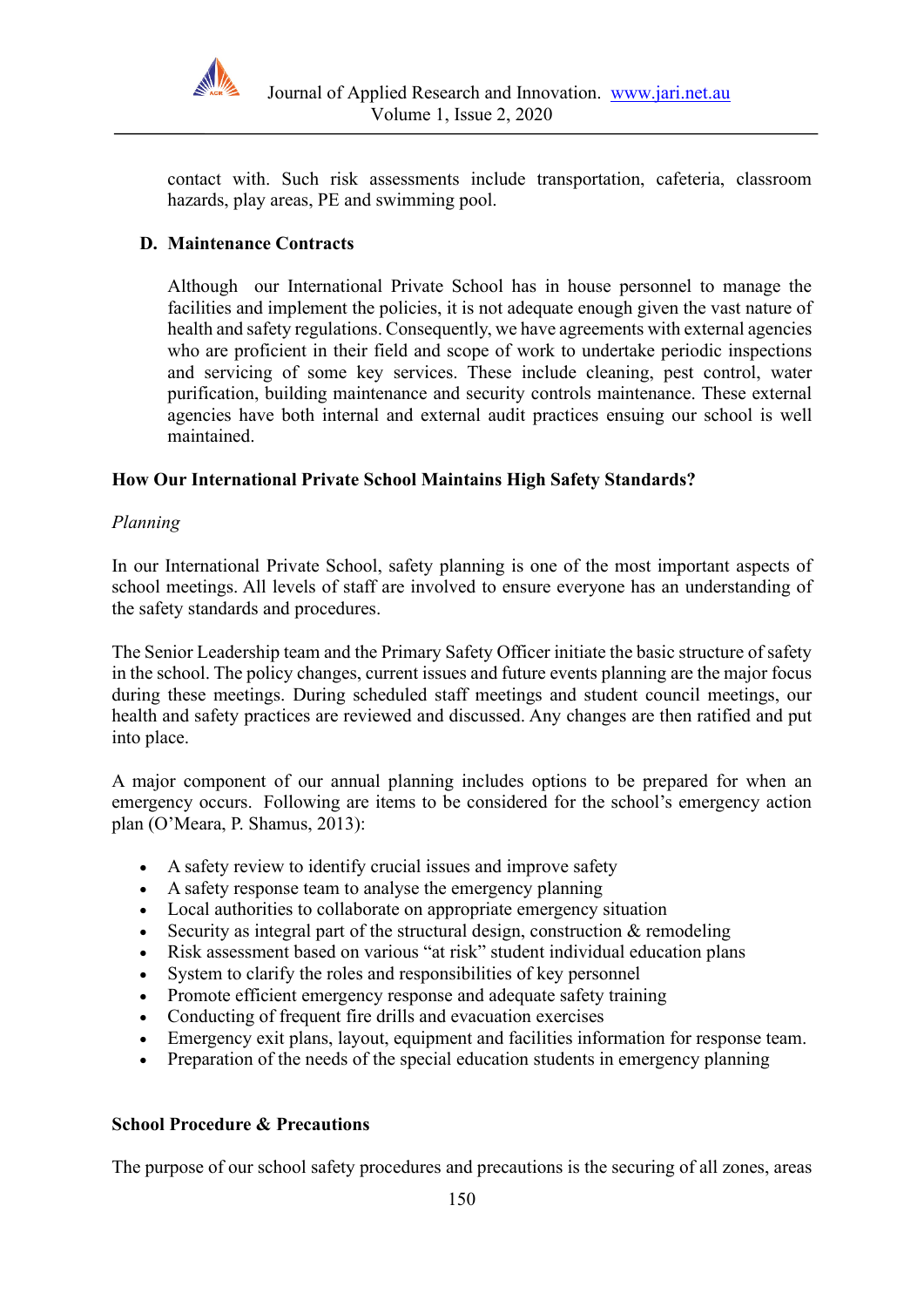

and facilities in the school with adequate safety measures to ensure no one, (both students and staff) is under any serious potential threat. The safety officer's primary concern is the completion of the extensive risk analysis and ensure that all the necessary steps are taken to avoid any potential incident. Regular school emergency procedure practices (eg, fire drill, lockdown), ensures a quick emergency response and the resolution of the situation with a minimum or no impact on safety of personnel and property.

The school emergency precautions, procedures and response strategies include following key elements:

- Developed an emergency response team to isolate the area of incident, evacuate the area or building and to resolve all basic situations or, escort and clear way for the emergency service agency team to resolve the situation.
- Contracted security service personnel along with the school security in charge to respond to any situations
- Physical security system and technology These include the security guards, security CCTV cameras, electronic key card system for staff.
- Accessible and easy to follow action plans All staff are constantly made aware of the safety procedures and emergency exit procedures. All visitors are given a simple easy to follow exit plans.
- Consistent drills and compliance tasks and training for both students and staffs to familiar about the emergency procedures
- Teamed up with the local Civil Defense and Law enforcement, we prepare ourselves to be ready for any incidents

# **Staff Professional Development**

In our International Private School, we facilitate both external and internal professional development training and encourage all our staff to improve their understanding and knowledge of health and safety practices. All primary training (eg. medical first aid and emergency response training) are being constantly made available to the staff and students as we strive for a better and safe environment at our school.

The bus drivers and bus monitors are periodically sent for specialized training and updates for the use of school bus and student safety. Service and maintenance teams are also provided with training by the appropriate external agencies and their safety officers. Internal trainings and inspections by the school supervisors and safety officers ensure that all staff perform at their best should a critical incident occurs.

Through feedback sessions, observations and various discussions about the importance of safety we are continually focusing on the vision of the school. Each staff member is evaluated on their understanding of the rules and regulations, as well as the safety duties and functions assigned to each staff member. Such commitment to continuous professional development enforces our staff to think safety aspects, routinely in their lessons and in their activities during the class and outside the classroom.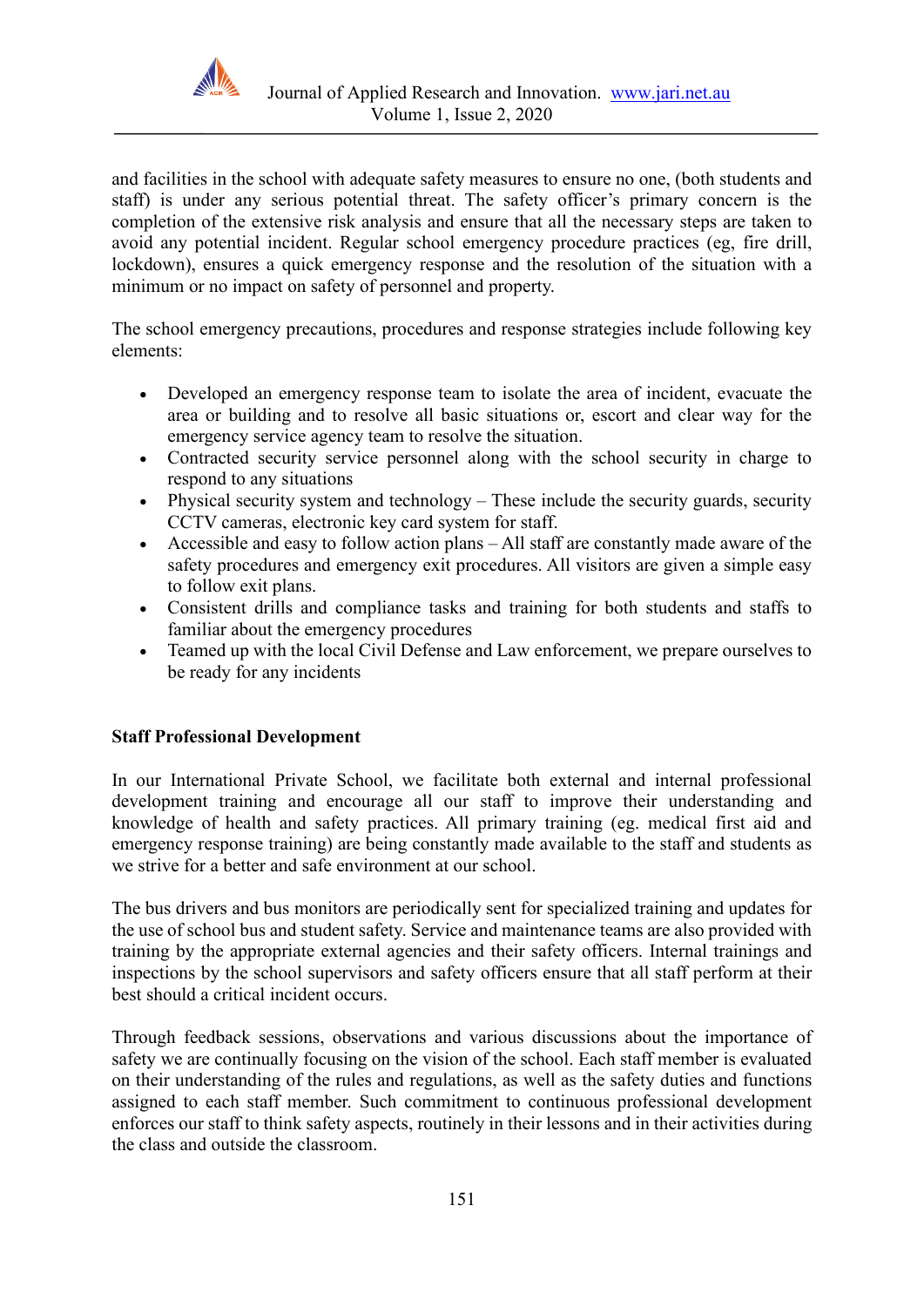

In addition to the professional development program, we have introduced various safety correlated activity-based events and trainings like the OSH Day, Civil Defense trainings, Fire drills, cooperated emergency response training with the local fire emergency and ambulance teams. This has encouraged teachers and students to be more aware and to act more safely in their day to day activities both inside the school and wherever they may be.

# **Findings and Future Planning**

Observations and reflections after our school's training events reveal a very positive response from the staff and students in response to these training. Though it is impracticable to eliminate the incidents and risk completely, there was a drastic lowering of the incidents reporting due to extra care is taken by staff and students in the classrooms, play areas and in the transport departments.

Teachers were able to sense and detect the possible unsafe situations ahead of any incidents in a much quicker and better way than before and were able to respond to divert possible situations. As we improve our procedures by focusing and practicing on being safe wherever we are, the more we find ways to avoid risky or possible unstable situations.

Nevertheless, ongoing attention to these new safety expectations are planned and budgeted for. The additional CCTV camera fixing has been initiated and we will commence the civil and cabling work. All major work is coordinated during the summer vacation so as not to disturb the students' learning process. The acoustics for the music room has been initiated and is waiting for the summer vacation to start the implementation.

To ensure optimal safety; additional cleaning staff have been deployed. More staff has been allotted for the bus area to ensure safety. More staff are arranged to micromanage smaller group of students to get individual attention as far as possible in all areas where students are being dispersed.

Our next step is to reach out to the local community to help create a safe environment around us. Though this notion is only in its infancy of planning, we are seeking to increase our green energy solutions and provide eco-friendly lifestyle.

# **Conclusion**

Safety plays an integral role in the everyday operations of the school. As with all other endeavours, there is no 'one-size-fits-all' solution in implementing valid safety strategies. Regardless of the delivery model, the results of the school's effective safety environment have had a noticeable effect on the negative behaviour and a reduction in the incidents being reported. This has led to a positive effect on the students and the school environment. Reflecting on the impact of safety in their day today life the Private School was able to achieve our safety targets and improve students' and staff safety in all aspects.

Educators and administrators should take leadership role in prescribing collective safety development needs and these should not just be made at an institutional level, but at a structural and individual levels too where the learning takes place. Each of us should pursue to drive for